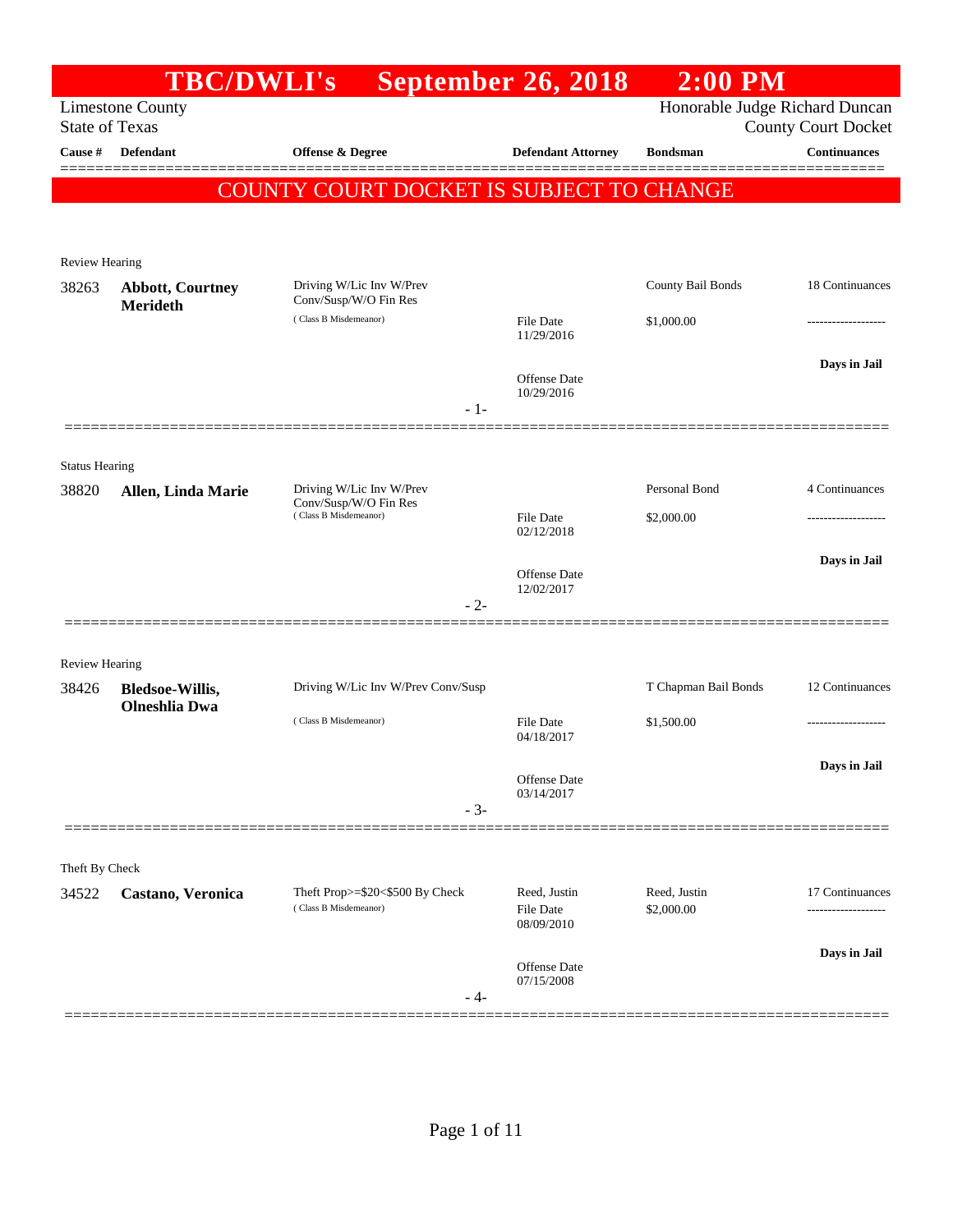|                                | <b>TBC/DWLI's</b>                     |                                                          | September 26, 2018             | $2:00$ PM                       |                            |
|--------------------------------|---------------------------------------|----------------------------------------------------------|--------------------------------|---------------------------------|----------------------------|
| <b>State of Texas</b>          | <b>Limestone County</b>               |                                                          |                                | Honorable Judge Richard Duncan  | <b>County Court Docket</b> |
| Cause #                        | <b>Defendant</b>                      | <b>Offense &amp; Degree</b>                              | <b>Defendant Attorney</b>      | <b>Bondsman</b>                 | <b>Continuances</b>        |
|                                |                                       | COUNTY COURT DOCKET IS SUBJECT TO CHANGE                 |                                |                                 |                            |
|                                |                                       |                                                          |                                |                                 |                            |
|                                |                                       |                                                          |                                |                                 |                            |
| Theft By Check                 |                                       |                                                          |                                |                                 |                            |
| 37930                          | <b>Curlett</b> , Amy                  | Theft Prop>=\$20<\$500 By Check<br>(Class B Misdemeanor) | <b>File Date</b><br>05/02/2016 | County Bail Bonds<br>\$1,000.00 | 4 Continuances             |
|                                |                                       |                                                          |                                |                                 | Days in Jail               |
|                                |                                       |                                                          | Offense Date<br>04/07/2015     |                                 |                            |
|                                |                                       | $-5-$                                                    |                                |                                 |                            |
|                                |                                       |                                                          |                                |                                 |                            |
| <b>Status Hearing</b>          |                                       |                                                          |                                |                                 |                            |
| 38348                          | Dickerson, Stephanie<br><b>Denise</b> | Driving W/Lic Inv W/Prev<br>Conv/Susp/W/O Fin Res        |                                | Personal Bond                   | 12 Continuances            |
|                                |                                       | (Class B Misdemeanor)                                    | <b>File Date</b><br>01/26/2017 | \$1,000.00                      |                            |
|                                |                                       |                                                          |                                |                                 | Days in Jail               |
|                                |                                       |                                                          | Offense Date<br>12/10/2016     |                                 |                            |
|                                |                                       | $-6-$                                                    |                                |                                 |                            |
|                                |                                       |                                                          |                                |                                 |                            |
| <b>Status Hearing</b>          |                                       | Bail Jumping And Fail To Appear                          |                                | County Bail Bonds               | 12 Continuances            |
| 38407                          | Dickerson, Stephanie<br><b>Denise</b> |                                                          |                                |                                 |                            |
|                                |                                       | (Class A Misdemeanor)                                    | <b>File Date</b><br>03/22/2017 | \$2,000.00                      |                            |
|                                |                                       |                                                          |                                |                                 | Days in Jail               |
|                                |                                       |                                                          | Offense Date<br>03/01/2017     |                                 |                            |
|                                |                                       | $-7-$                                                    |                                |                                 |                            |
|                                |                                       |                                                          |                                |                                 |                            |
| <b>Review Hearing</b><br>38445 | Douglas, Vidal                        | Driving W/Lic Inv W/Prev                                 |                                | Personal Bond                   | 5 Continuances             |
|                                | <b>Bernard</b>                        | Conv/Susp/W/O Fin Res<br>(Class B Misdemeanor)           |                                |                                 |                            |
|                                |                                       |                                                          | <b>File Date</b><br>04/24/2017 | \$1,000.00                      |                            |
|                                |                                       |                                                          | Offense Date                   |                                 | Days in Jail               |
|                                |                                       | $-8-$                                                    | 02/26/2017                     |                                 |                            |
|                                |                                       |                                                          |                                |                                 |                            |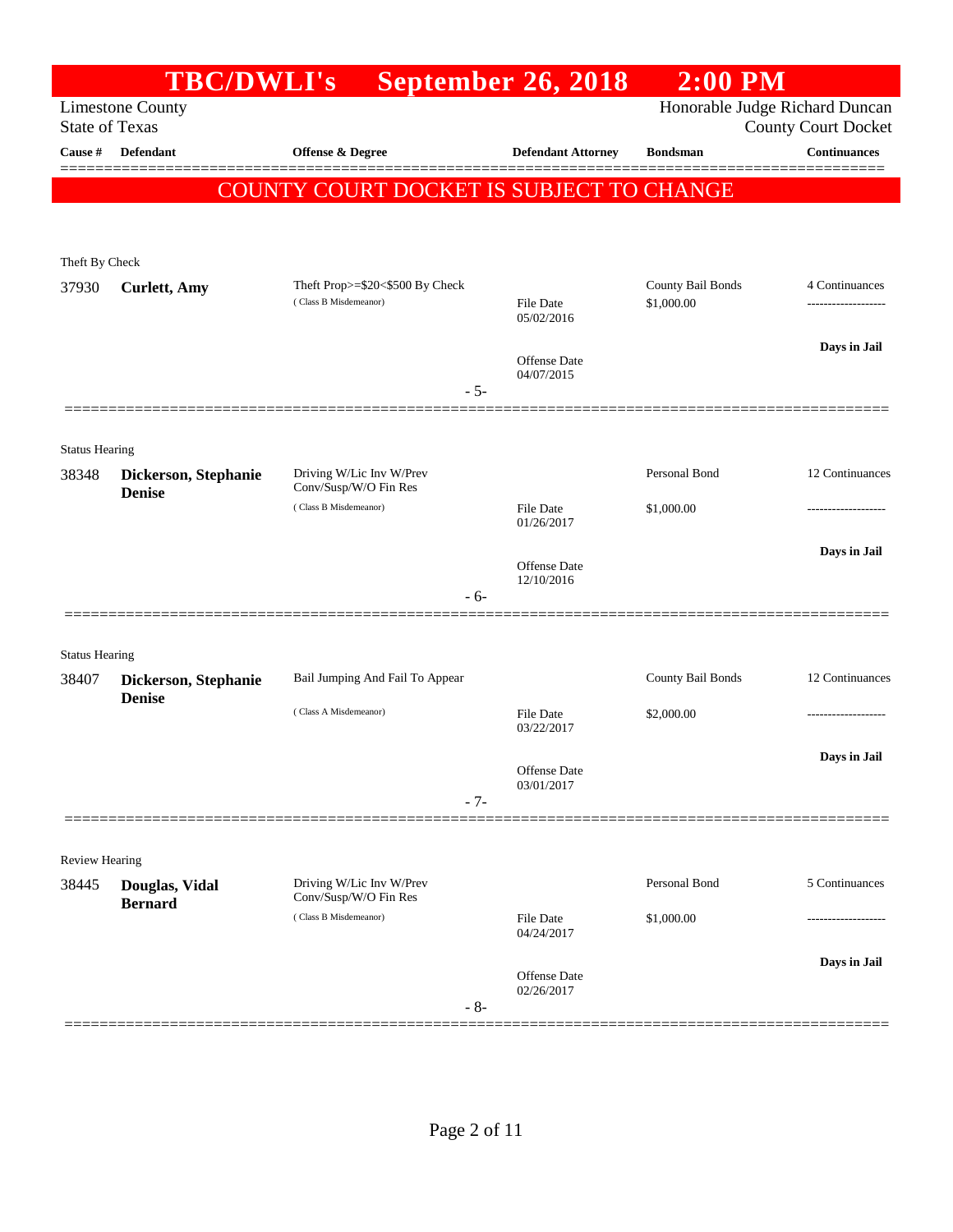|                       | <b>TBC/DWLI's</b>                |                                                                            | <b>September 26, 2018</b>      | $2:00$ PM                         |                                      |
|-----------------------|----------------------------------|----------------------------------------------------------------------------|--------------------------------|-----------------------------------|--------------------------------------|
| <b>State of Texas</b> | <b>Limestone County</b>          |                                                                            |                                | Honorable Judge Richard Duncan    | <b>County Court Docket</b>           |
| Cause #               | <b>Defendant</b>                 | <b>Offense &amp; Degree</b>                                                | <b>Defendant Attorney</b>      | <b>Bondsman</b>                   | <b>Continuances</b>                  |
|                       |                                  |                                                                            |                                |                                   |                                      |
|                       |                                  | COUNTY COURT DOCKET IS SUBJECT TO CHANGE                                   |                                |                                   |                                      |
|                       |                                  |                                                                            |                                |                                   |                                      |
| <b>Review Hearing</b> |                                  |                                                                            |                                |                                   |                                      |
| 38594                 | Douglas, Vidal<br><b>Bernard</b> | Bail Jumping And Fail To Appear                                            |                                | <b>EZ Out Bail Bonds</b>          | 5 Continuances                       |
|                       |                                  | (Class A Misdemeanor)                                                      | File Date<br>08/10/2017        | \$2,000.00                        |                                      |
|                       |                                  |                                                                            |                                |                                   | Days in Jail                         |
|                       |                                  |                                                                            | Offense Date<br>08/03/2017     |                                   |                                      |
|                       |                                  | $-9-$                                                                      |                                |                                   |                                      |
|                       |                                  |                                                                            |                                |                                   |                                      |
| <b>Review Hearing</b> |                                  |                                                                            |                                |                                   |                                      |
| 37760                 | <b>Estes, Thomas Wayne</b>       | Driving W/Lic Inv W/Prev<br>Conv/Susp/W/O Fin Res<br>(Class B Misdemeanor) |                                | Personal Bond                     | 22 Continuances                      |
|                       |                                  |                                                                            | <b>File Date</b><br>12/22/2015 | \$2,000.00                        |                                      |
|                       |                                  |                                                                            | Offense Date                   |                                   | Days in Jail                         |
|                       |                                  |                                                                            | 11/19/2015                     |                                   |                                      |
|                       |                                  | $-10-$                                                                     |                                |                                   |                                      |
| <b>Review Hearing</b> |                                  |                                                                            |                                |                                   |                                      |
| 37802                 | <b>Estes, Thomas Wayne</b>       | Bail Jumping And Fail To Appear                                            |                                | Personal Bond                     | 22 Continuances                      |
|                       |                                  | (Class A Misdemeanor)                                                      | <b>File Date</b><br>01/27/2016 | \$2,000.00                        |                                      |
|                       |                                  |                                                                            |                                |                                   | Days in Jail                         |
|                       |                                  |                                                                            | Offense Date<br>01/07/2016     |                                   |                                      |
|                       |                                  | $-11-$                                                                     |                                |                                   |                                      |
|                       |                                  |                                                                            |                                |                                   |                                      |
| <b>Review Hearing</b> |                                  |                                                                            |                                |                                   |                                      |
| 38515                 | <b>Estes, Thomas Wayne</b>       | Bail Jumping And Fail To Appear<br>(Class A Misdemeanor)                   | <b>File Date</b>               | Freebird Bail Bonds<br>\$3,000.00 | 8 Continuances<br>------------------ |
|                       |                                  |                                                                            | 05/26/2017                     |                                   |                                      |
|                       |                                  |                                                                            | Offense Date                   |                                   | Days in Jail                         |
|                       |                                  | $-12-$                                                                     | 05/17/2017                     |                                   |                                      |
|                       |                                  |                                                                            |                                |                                   |                                      |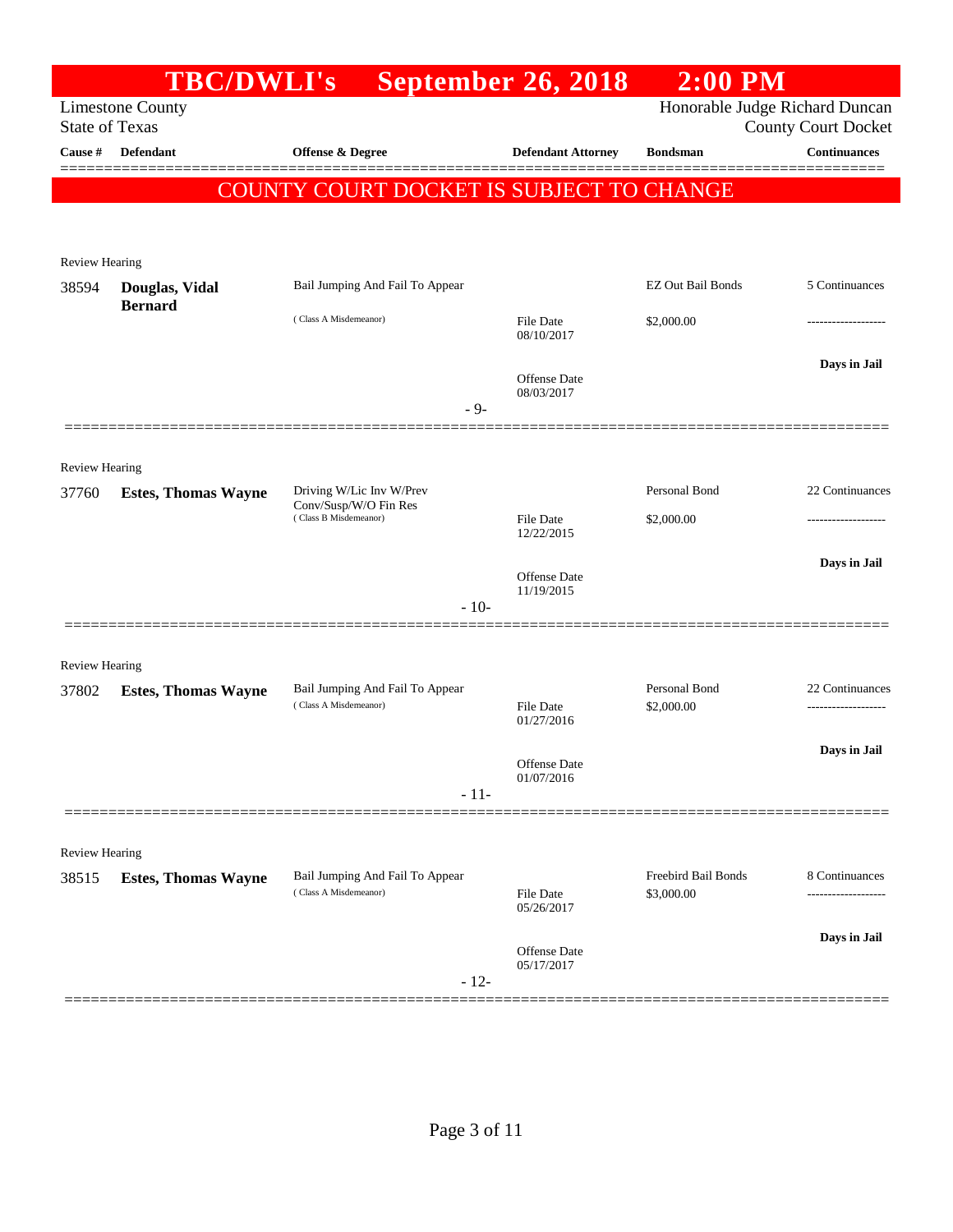|                         | <b>TBC/DWLI's</b>          |                                                          | <b>September 26, 2018</b>      | $2:00$ PM                       |                            |
|-------------------------|----------------------------|----------------------------------------------------------|--------------------------------|---------------------------------|----------------------------|
| <b>State of Texas</b>   | <b>Limestone County</b>    |                                                          |                                | Honorable Judge Richard Duncan  | <b>County Court Docket</b> |
| Cause #                 | Defendant                  | Offense & Degree                                         | <b>Defendant Attorney</b>      | <b>Bondsman</b>                 | <b>Continuances</b>        |
|                         |                            | <b>COUNTY COURT DOCKET IS SUBJECT TO CHANGE</b>          |                                |                                 |                            |
|                         |                            |                                                          |                                |                                 |                            |
|                         |                            |                                                          |                                |                                 |                            |
| <b>Review Hearing</b>   |                            |                                                          |                                | Freebird Bail Bonds             | 8 Continuances             |
| 38516                   | <b>Estes, Thomas Wayne</b> | Bail Jumping And Fail To Appear<br>(Class A Misdemeanor) | File Date<br>05/26/2017        | \$3,000.00                      |                            |
|                         |                            |                                                          | Offense Date<br>05/17/2017     |                                 | Days in Jail               |
|                         |                            | $-13-$                                                   |                                |                                 |                            |
|                         |                            |                                                          |                                |                                 |                            |
| Theft By Check<br>37941 | <b>Evans, Quincey</b>      | Theft Prop>=\$20<\$500 By Check                          |                                | Personal Bond                   | 26 Continuances            |
|                         | Charles, Jr.               | (Class B Misdemeanor)                                    | File Date<br>05/04/2016        | \$1,000.00                      | ---------------            |
|                         |                            |                                                          | Offense Date                   |                                 | Days in Jail               |
|                         |                            | $-14-$                                                   | 02/06/2015                     |                                 |                            |
|                         |                            |                                                          |                                |                                 |                            |
| Theft By Check          |                            |                                                          |                                |                                 |                            |
| 37956                   | Ferrill, Linda             | Theft Prop>=\$20<\$500 By Check<br>(Class B Misdemeanor) | File Date                      | County Bail Bonds<br>\$1,000.00 | 5 Continuances             |
|                         |                            |                                                          | 05/04/2016                     |                                 |                            |
|                         |                            |                                                          | Offense Date<br>11/10/2014     |                                 | Days in Jail               |
|                         |                            | $-15-$                                                   |                                |                                 |                            |
|                         |                            |                                                          |                                |                                 |                            |
| Theft By Check          |                            |                                                          |                                |                                 |                            |
| 37787                   | Flores, Israel, III        | Theft Prop>=\$20<\$500 By Check<br>(Class B Misdemeanor) | <b>File Date</b><br>01/25/2016 | County Bail Bonds<br>\$1,000.00 | 18 Continuances            |
|                         |                            |                                                          | Offense Date                   |                                 | Days in Jail               |
|                         |                            | $-16-$                                                   | 04/19/2014                     |                                 |                            |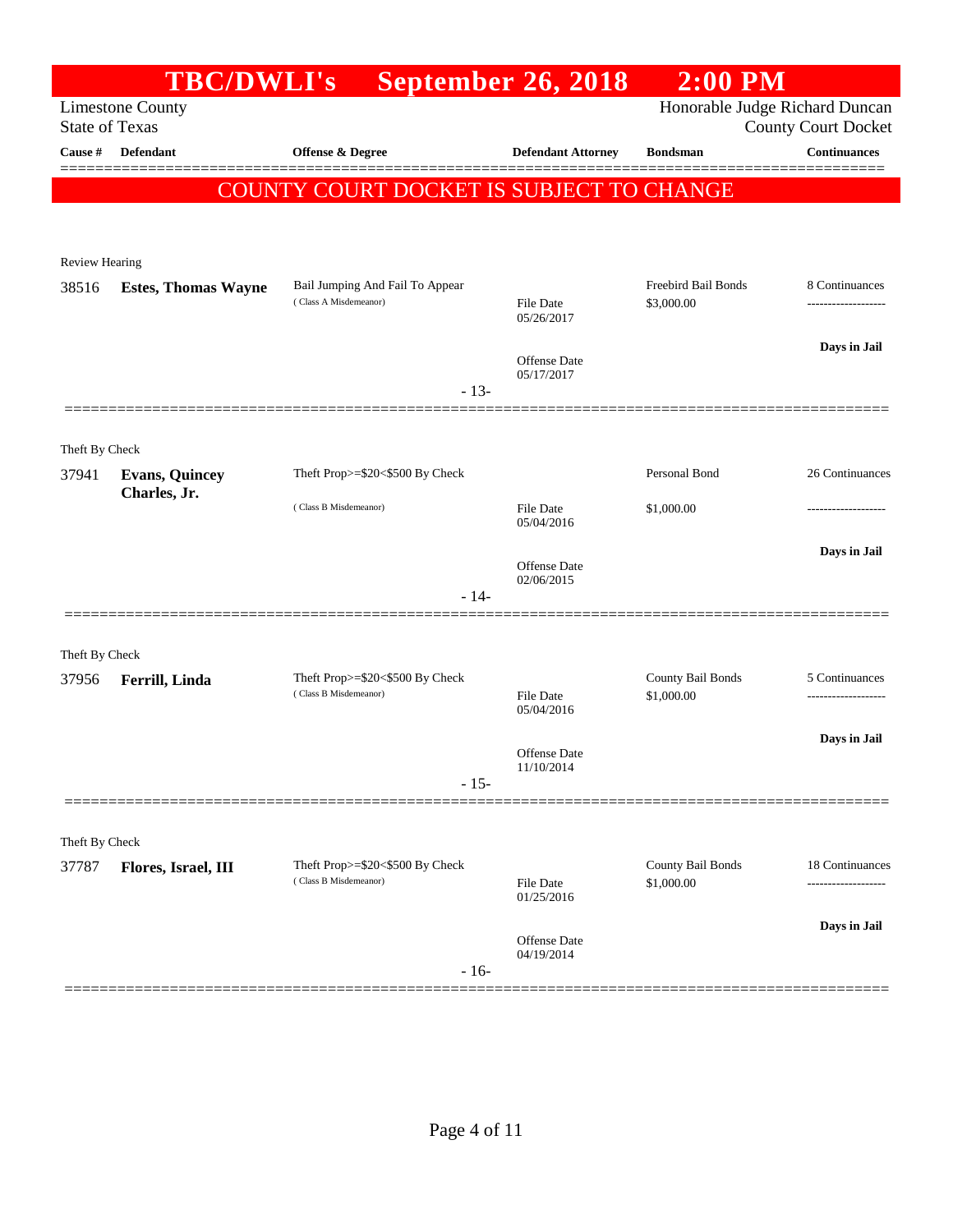|                         | <b>TBC/DWLI's</b>            |                                                          | September 26, 2018                       | $2:00$ PM                       |                                |
|-------------------------|------------------------------|----------------------------------------------------------|------------------------------------------|---------------------------------|--------------------------------|
|                         | <b>Limestone County</b>      |                                                          |                                          |                                 | Honorable Judge Richard Duncan |
| <b>State of Texas</b>   |                              |                                                          |                                          |                                 | <b>County Court Docket</b>     |
| Cause #                 | <b>Defendant</b>             | <b>Offense &amp; Degree</b>                              | <b>Defendant Attorney</b>                | <b>Bondsman</b>                 | <b>Continuances</b>            |
|                         |                              |                                                          | COUNTY COURT DOCKET IS SUBJECT TO CHANGE |                                 |                                |
|                         |                              |                                                          |                                          |                                 |                                |
|                         |                              |                                                          |                                          |                                 |                                |
| Review Hearing<br>38734 | Hernandez,                   | Driving W/Lic Inv W/Prev                                 |                                          | County Bail Bonds               | 8 Continuances                 |
|                         | <b>Christopher Ramon</b>     | Conv/Susp/W/O Fin Res                                    |                                          |                                 |                                |
|                         |                              | (Class B Misdemeanor)                                    | <b>File Date</b><br>11/15/2017           | \$2,000.00                      |                                |
|                         |                              |                                                          |                                          |                                 | Days in Jail                   |
|                         |                              |                                                          | Offense Date<br>10/06/2017               |                                 |                                |
|                         |                              |                                                          | $-17-$                                   |                                 |                                |
|                         |                              |                                                          |                                          |                                 |                                |
| <b>Status Hearing</b>   |                              |                                                          |                                          |                                 |                                |
| 38906                   | <b>Jones, Michael Issiah</b> | <b>Evading Arrest Detention</b><br>(Class A Misdemeanor) | File Date                                | County Bail Bonds<br>\$2,000.00 | 3 Continuances                 |
|                         |                              |                                                          | 04/26/2018                               |                                 |                                |
|                         |                              |                                                          |                                          |                                 | Days in Jail                   |
|                         |                              |                                                          | Offense Date<br>03/31/2018               |                                 |                                |
|                         |                              |                                                          | $-18-$                                   |                                 |                                |
|                         |                              |                                                          |                                          |                                 |                                |
| Theft By Check          |                              |                                                          |                                          |                                 |                                |
| 37680                   | Lynch, Clayton               | Theft Prop>=\$500<\$1,500<br>(Class A Misdemeanor)       | <b>File Date</b>                         | County Bail Bonds<br>\$1,000.00 | 3 Continuances                 |
|                         |                              |                                                          | 10/16/2015                               |                                 |                                |
|                         |                              |                                                          | <b>Offense Date</b>                      |                                 | Days in Jail                   |
|                         |                              |                                                          | 01/22/2015<br>$-19-$                     |                                 |                                |
|                         |                              |                                                          |                                          |                                 |                                |
| <b>Status Hearing</b>   |                              |                                                          |                                          |                                 |                                |
| 38605                   | Owens, Tara Leigh            | Driving W/Lic Inv W/Prev                                 |                                          | Personal Bond                   | 8 Continuances                 |
|                         |                              | Conv/Susp/W/O Fin Res<br>(Class B Misdemeanor)           | File Date                                | \$2,000.00                      |                                |
|                         |                              |                                                          | 08/21/2017                               |                                 |                                |
|                         |                              |                                                          | Offense Date                             |                                 | Days in Jail                   |
|                         |                              |                                                          | 04/20/2017<br>$-20-$                     |                                 |                                |
|                         |                              |                                                          |                                          |                                 |                                |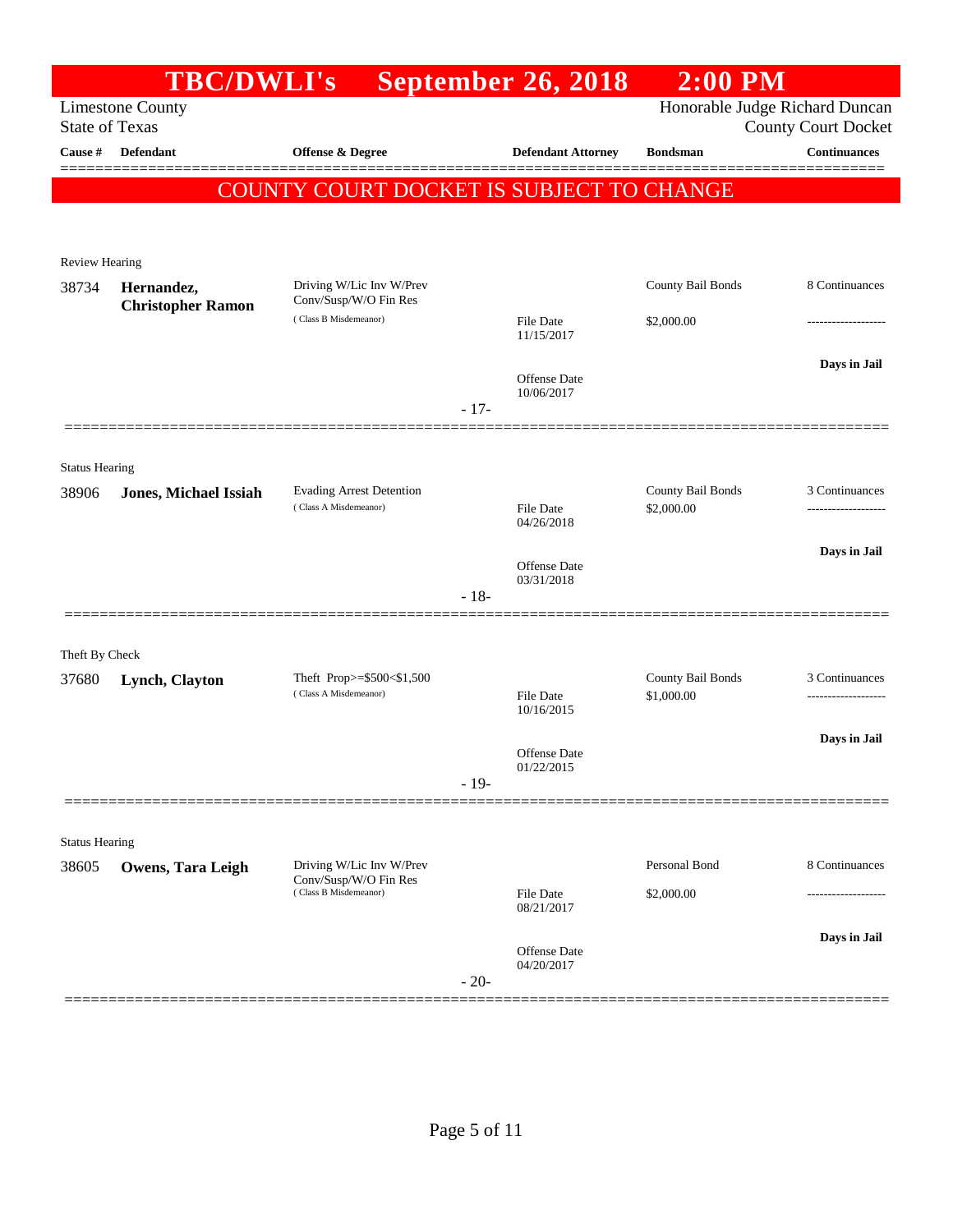|                                  | <b>TBC/DWLI's</b>                   |                                                   |        | <b>September 26, 2018</b>      | $2:00$ PM         |                                                   |
|----------------------------------|-------------------------------------|---------------------------------------------------|--------|--------------------------------|-------------------|---------------------------------------------------|
|                                  | <b>Limestone County</b>             |                                                   |        |                                |                   | Honorable Judge Richard Duncan                    |
| <b>State of Texas</b><br>Cause # | Defendant                           |                                                   |        |                                | <b>Bondsman</b>   | <b>County Court Docket</b><br><b>Continuances</b> |
|                                  |                                     | <b>Offense &amp; Degree</b>                       |        | <b>Defendant Attorney</b>      |                   |                                                   |
|                                  |                                     | <b>COUNTY COURT DOCKET IS SUBJECT TO CHANGE</b>   |        |                                |                   |                                                   |
|                                  |                                     |                                                   |        |                                |                   |                                                   |
| <b>Status Hearing</b>            |                                     |                                                   |        |                                |                   |                                                   |
| 38815                            | Perez, Jose Manuel                  | Driving W/Lic Inv W/Prev                          |        |                                | County Bail Bonds | 4 Continuances                                    |
|                                  |                                     | Conv/Susp/W/O Fin Res<br>(Class B Misdemeanor)    |        | File Date                      | \$2,000.00        |                                                   |
|                                  |                                     |                                                   |        | 01/30/2018                     |                   |                                                   |
|                                  |                                     |                                                   |        | Offense Date                   |                   | Days in Jail                                      |
|                                  |                                     |                                                   | $-21-$ | 12/27/2017                     |                   |                                                   |
|                                  |                                     |                                                   |        |                                |                   |                                                   |
|                                  |                                     |                                                   |        |                                |                   |                                                   |
| <b>Status Hearing</b><br>38993   |                                     | Driving W/Lic Inv W/Prev                          |        |                                | County Bail Bonds | 2 Continuances                                    |
|                                  | Perkins, Desmond<br><b>Tremayne</b> | Conv/Susp/W/O Fin Res                             |        |                                |                   |                                                   |
|                                  |                                     | (Class B Misdemeanor)                             |        | <b>File Date</b><br>06/15/2018 | \$2,000.00        |                                                   |
|                                  |                                     |                                                   |        |                                |                   | Days in Jail                                      |
|                                  |                                     |                                                   |        | Offense Date<br>04/27/2018     |                   |                                                   |
|                                  |                                     |                                                   | $-22-$ |                                |                   |                                                   |
|                                  |                                     |                                                   |        |                                |                   |                                                   |
| <b>Review Hearing</b>            |                                     |                                                   |        |                                |                   |                                                   |
| 38171                            | Price, Crystal Javon                | Driving W/Lic Inv W/Prev<br>Conv/Susp/W/O Fin Res |        |                                | Personal Bond     | 16 Continuances                                   |
|                                  |                                     | (Class B Misdemeanor)                             |        | File Date<br>09/15/2016        | \$2,000.00        |                                                   |
|                                  |                                     |                                                   |        |                                |                   | Days in Jail                                      |
|                                  |                                     |                                                   |        | Offense Date<br>01/14/2016     |                   |                                                   |
|                                  |                                     |                                                   | $-23-$ |                                |                   |                                                   |
|                                  |                                     |                                                   |        |                                |                   |                                                   |
| <b>Review Hearing</b>            |                                     |                                                   |        |                                |                   |                                                   |
| 38539                            | Price, Crystal Javon                | Driving W/Lic Inv W/Prev<br>Conv/Susp/W/O Fin Res |        |                                | County Bail Bonds | 11 Continuances                                   |
|                                  |                                     | (Class B Misdemeanor)                             |        | File Date<br>06/20/2017        | \$2,000.00        |                                                   |
|                                  |                                     |                                                   |        |                                |                   | Days in Jail                                      |
|                                  |                                     |                                                   |        | Offense Date<br>05/12/2017     |                   |                                                   |
|                                  |                                     |                                                   | $-24-$ |                                |                   |                                                   |
|                                  |                                     |                                                   |        |                                |                   |                                                   |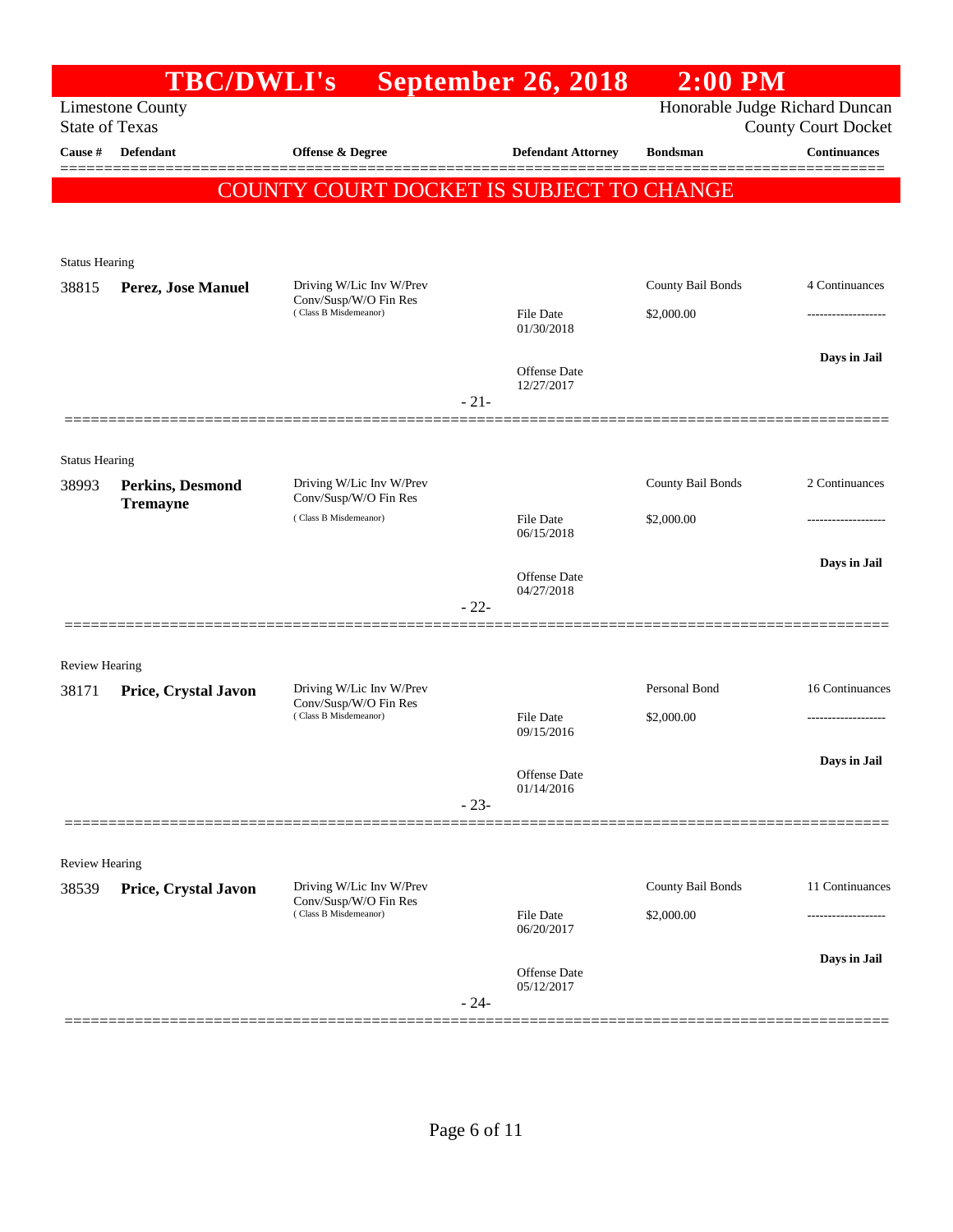|                                | <b>TBC/DWLI's</b>       |                                                                            | <b>September 26, 2018</b>         | $2:00$ PM                       |                                                              |
|--------------------------------|-------------------------|----------------------------------------------------------------------------|-----------------------------------|---------------------------------|--------------------------------------------------------------|
| <b>State of Texas</b>          | <b>Limestone County</b> |                                                                            |                                   |                                 | Honorable Judge Richard Duncan<br><b>County Court Docket</b> |
| Cause #                        | <b>Defendant</b>        | <b>Offense &amp; Degree</b>                                                | <b>Defendant Attorney</b>         | <b>Bondsman</b>                 | <b>Continuances</b>                                          |
|                                |                         | COUNTY COURT DOCKET IS SUBJECT TO CHANGE                                   |                                   |                                 |                                                              |
| Theft By Check                 |                         |                                                                            |                                   |                                 |                                                              |
| 37978                          | Price, Twamocka         | Theft Prop>=\$20<\$500 By Check<br>(Class B Misdemeanor)                   | File Date<br>05/23/2016           | Personal Bond<br>\$1,000.00     | 25 Continuances<br>-------------------                       |
|                                |                         | $-25-$                                                                     | Offense Date<br>09/15/2014        |                                 | Days in Jail                                                 |
| Theft By Check                 |                         |                                                                            |                                   |                                 |                                                              |
| 37979                          | Price, Twamocka         | Theft Prop>=\$20<\$500 By Check<br>(Class B Misdemeanor)                   | <b>File Date</b><br>05/23/2016    | Personal Bond<br>\$1,000.00     | 25 Continuances<br>-------------------                       |
|                                |                         | $-26-$                                                                     | <b>Offense</b> Date<br>09/11/2014 |                                 | Days in Jail                                                 |
|                                |                         |                                                                            |                                   |                                 |                                                              |
| <b>Review Hearing</b><br>38651 | Quintanilla, Sara       | Driving W/Lic Inv W/Prev                                                   |                                   | Player Bail Bonds               | 9 Continuances                                               |
|                                | Caprice                 | Conv/Susp/W/O Fin Res<br>(Class B Misdemeanor)                             | File Date<br>09/18/2017           | \$2,000.00                      |                                                              |
|                                |                         | $-27-$                                                                     | <b>Offense Date</b><br>08/06/2017 |                                 | Days in Jail                                                 |
| <b>Status Hearing</b>          |                         |                                                                            |                                   |                                 |                                                              |
| 38846                          | <b>Ramirez, Ricky</b>   | Driving W/Lic Inv W/Prev<br>Conv/Susp/W/O Fin Res<br>(Class B Misdemeanor) | File Date                         | County Bail Bonds<br>\$2,000.00 | 4 Continuances                                               |
|                                |                         |                                                                            | 03/06/2018                        |                                 |                                                              |
|                                |                         | $-28-$                                                                     | Offense Date<br>12/31/2017        |                                 | Days in Jail                                                 |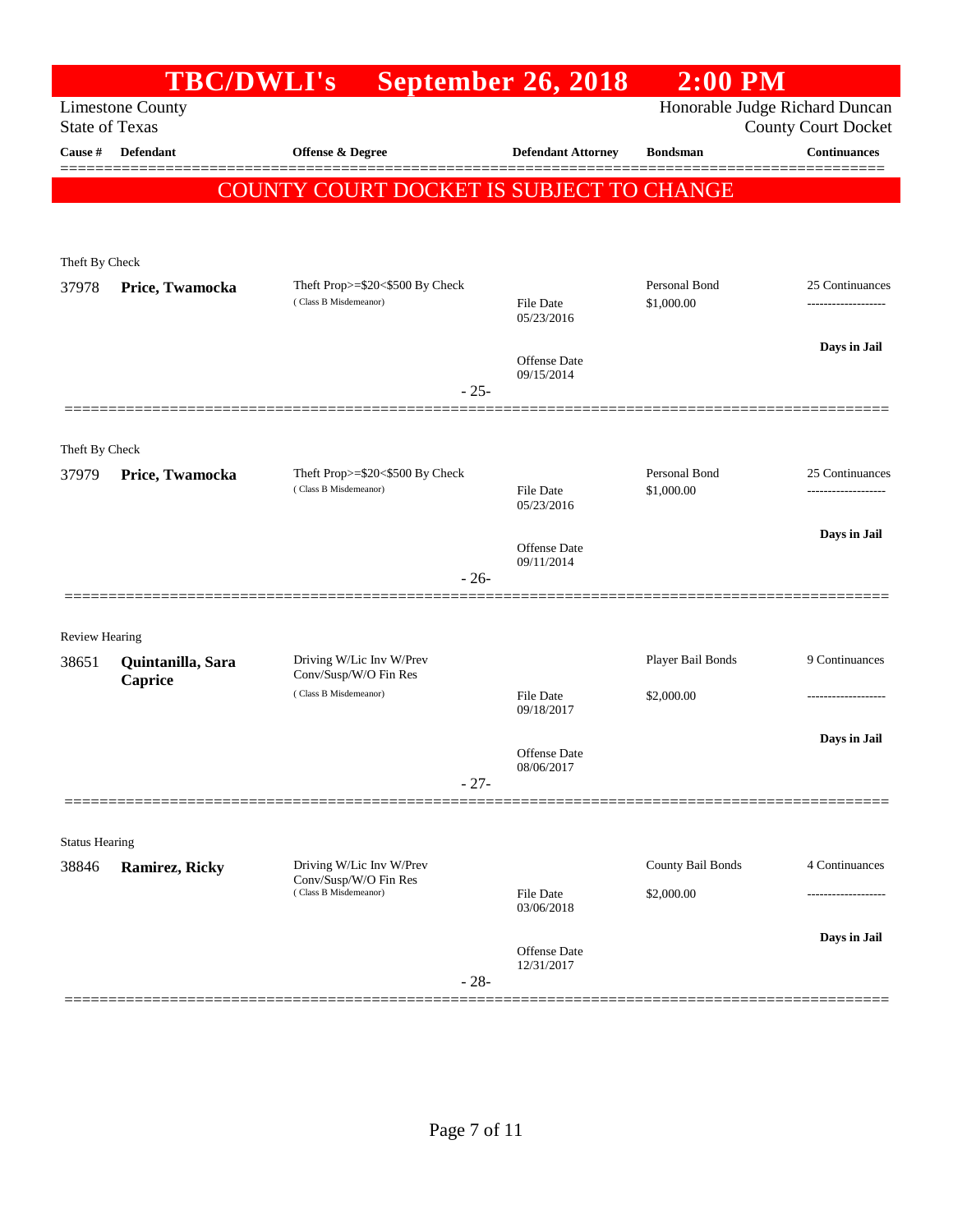|                         | <b>TBC/DWLI's</b>                          |                                                   | <b>September 26, 2018</b>      | $2:00$ PM         |                                                              |
|-------------------------|--------------------------------------------|---------------------------------------------------|--------------------------------|-------------------|--------------------------------------------------------------|
| <b>State of Texas</b>   | <b>Limestone County</b>                    |                                                   |                                |                   | Honorable Judge Richard Duncan<br><b>County Court Docket</b> |
| Cause #                 | <b>Defendant</b>                           | Offense & Degree                                  | <b>Defendant Attorney</b>      | <b>Bondsman</b>   | <b>Continuances</b>                                          |
|                         |                                            | COUNTY COURT DOCKET IS SUBJECT TO CHANGE          |                                |                   |                                                              |
|                         |                                            |                                                   |                                |                   |                                                              |
| Review Hearing          |                                            |                                                   |                                |                   |                                                              |
| 38347                   | <b>Ritchie, Sterling</b><br><b>Everett</b> | Driving W/Lic Inv W/Prev<br>Conv/Susp/W/O Fin Res | Froneberger, J<br>Douglas      | Player Bail Bonds | 13 Continuances                                              |
|                         |                                            | (Class B Misdemeanor)                             | File Date<br>01/26/2017        | \$2,500.00        |                                                              |
|                         |                                            |                                                   |                                |                   | Days in Jail                                                 |
|                         |                                            |                                                   | Offense Date<br>12/20/2016     |                   |                                                              |
|                         |                                            |                                                   | $-29-$                         |                   |                                                              |
|                         |                                            |                                                   |                                |                   |                                                              |
| Theft By Check<br>37984 | <b>Saling, Corey</b>                       | Theft Prop>=\$20<\$500 By Check                   |                                | County Bail Bonds | 10 Continuances                                              |
|                         |                                            | (Class B Misdemeanor)                             | <b>File Date</b><br>05/23/2016 | \$1,000.00        |                                                              |
|                         |                                            |                                                   |                                |                   | Days in Jail                                                 |
|                         |                                            |                                                   | Offense Date<br>05/28/2015     |                   |                                                              |
|                         |                                            |                                                   | $-30-$                         |                   |                                                              |
|                         |                                            |                                                   |                                |                   |                                                              |
| Theft By Check<br>38488 | Smith, Tawakani                            | Theft Prop $>=\$100<\$750$                        | Reed, Benjie                   |                   | 11 Continuances                                              |
|                         |                                            | (Class B Misdemeanor)                             | <b>File Date</b><br>05/09/2017 |                   |                                                              |
|                         |                                            |                                                   |                                |                   | Days in Jail                                                 |
|                         |                                            |                                                   | Offense Date<br>06/28/2016     |                   |                                                              |
|                         |                                            |                                                   | $-31-$                         |                   |                                                              |
|                         |                                            |                                                   |                                |                   |                                                              |
| <b>Status Hearing</b>   |                                            | Driving W/Lic Inv W/Prev                          |                                | County Bail Bonds | 5 Continuances                                               |
| 38726                   | <b>Torres</b> , Daniel                     | Conv/Susp/W/O Fin Res<br>(Class B Misdemeanor)    | File Date                      | \$2,000.00        |                                                              |
|                         |                                            |                                                   | 11/07/2017                     |                   |                                                              |
|                         |                                            |                                                   | <b>Offense</b> Date            |                   | Days in Jail                                                 |
|                         |                                            |                                                   | 10/12/2017<br>$-32-$           |                   |                                                              |
|                         |                                            |                                                   |                                |                   |                                                              |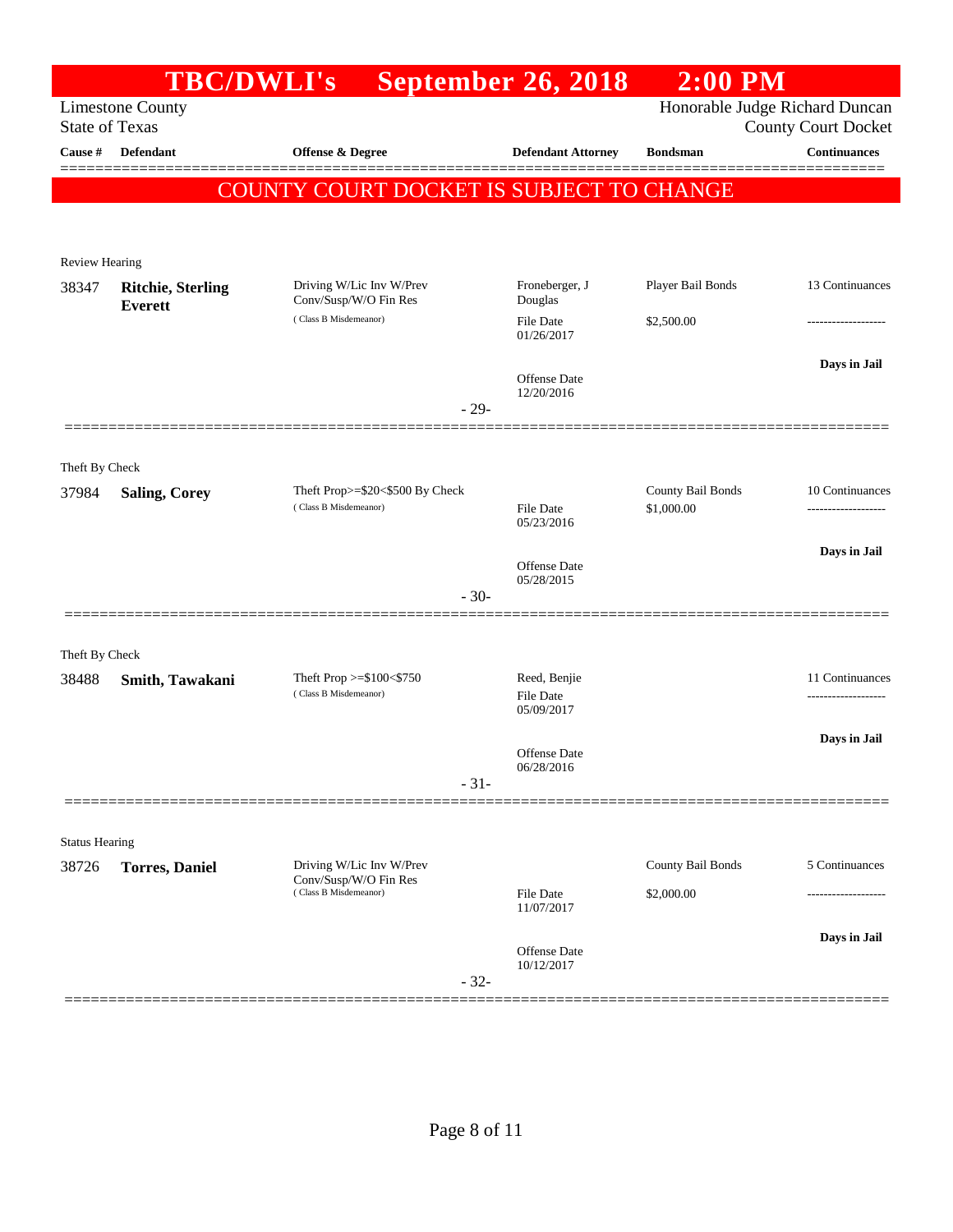|                                | <b>TBC/DWLI's</b>          |                                                                            |        | September 26, 2018                | $2:00$ PM         |                                                              |
|--------------------------------|----------------------------|----------------------------------------------------------------------------|--------|-----------------------------------|-------------------|--------------------------------------------------------------|
| <b>State of Texas</b>          | <b>Limestone County</b>    |                                                                            |        |                                   |                   | Honorable Judge Richard Duncan<br><b>County Court Docket</b> |
| Cause #                        | <b>Defendant</b>           | <b>Offense &amp; Degree</b>                                                |        | <b>Defendant Attorney</b>         | <b>Bondsman</b>   | <b>Continuances</b>                                          |
|                                |                            | <b>COUNTY COURT DOCKET IS SUBJECT TO CHANGE</b>                            |        |                                   |                   |                                                              |
|                                |                            |                                                                            |        |                                   |                   |                                                              |
|                                |                            |                                                                            |        |                                   |                   |                                                              |
| <b>Status Hearing</b>          |                            |                                                                            |        |                                   |                   |                                                              |
| 38882                          | <b>Torres</b> , Daniel     | Driving W/Lic Inv W/Prev<br>Conv/Susp/W/O Fin Res                          |        |                                   | County Bail Bonds | 4 Continuances                                               |
|                                |                            | (Class B Misdemeanor)                                                      |        | File Date<br>04/10/2018           | \$1,000.00        | . <b>.</b> .                                                 |
|                                |                            |                                                                            |        |                                   |                   | Days in Jail                                                 |
|                                |                            |                                                                            |        | <b>Offense</b> Date<br>03/15/2018 |                   |                                                              |
|                                |                            |                                                                            | $-33-$ |                                   |                   |                                                              |
|                                |                            |                                                                            |        |                                   |                   |                                                              |
| <b>Status Hearing</b>          |                            |                                                                            |        |                                   | Personal Bond     | 4 Continuances                                               |
| 38824                          | Vasquez, Abdon             | Driving W/Lic Inv W/Prev<br>Conv/Susp/W/O Fin Res<br>(Class B Misdemeanor) |        |                                   |                   |                                                              |
|                                |                            |                                                                            |        | <b>File Date</b><br>02/13/2018    | \$1,000.00        | --------------                                               |
|                                |                            |                                                                            |        |                                   |                   | Days in Jail                                                 |
|                                |                            |                                                                            |        | Offense Date<br>12/21/2017        |                   |                                                              |
|                                |                            |                                                                            | - 34-  |                                   |                   |                                                              |
|                                |                            |                                                                            |        |                                   |                   |                                                              |
| <b>Status Hearing</b><br>38828 | <b>Walpole, Jory Wayne</b> | Driving W/Lic Inv W/Prev                                                   |        |                                   | County Bail Bonds | 4 Continuances                                               |
|                                |                            | Conv/Susp/W/O Fin Res<br>(Class B Misdemeanor)                             |        | <b>File Date</b>                  | \$1,000.00        |                                                              |
|                                |                            |                                                                            |        | 02/19/2018                        |                   |                                                              |
|                                |                            |                                                                            |        | Offense Date                      |                   | Days in Jail                                                 |
|                                |                            |                                                                            | $-35-$ | 12/12/2017                        |                   |                                                              |
|                                |                            |                                                                            |        |                                   |                   |                                                              |
| <b>Status Hearing</b>          |                            |                                                                            |        |                                   |                   |                                                              |
| 38128                          | <b>West, Chris Demont</b>  | Driving W/Lic Inv W/Prev                                                   |        |                                   | County Bail Bonds | 20 Continuances                                              |
|                                |                            | Conv/Susp/W/O Fin Res<br>(Class B Misdemeanor)                             |        | <b>File Date</b>                  | \$2,000.00        |                                                              |
|                                |                            |                                                                            |        | 08/16/2016                        |                   |                                                              |
|                                |                            |                                                                            |        | Offense Date                      |                   | Days in Jail                                                 |
|                                |                            |                                                                            | $-36-$ | 07/03/2016                        |                   |                                                              |
|                                |                            |                                                                            |        |                                   |                   |                                                              |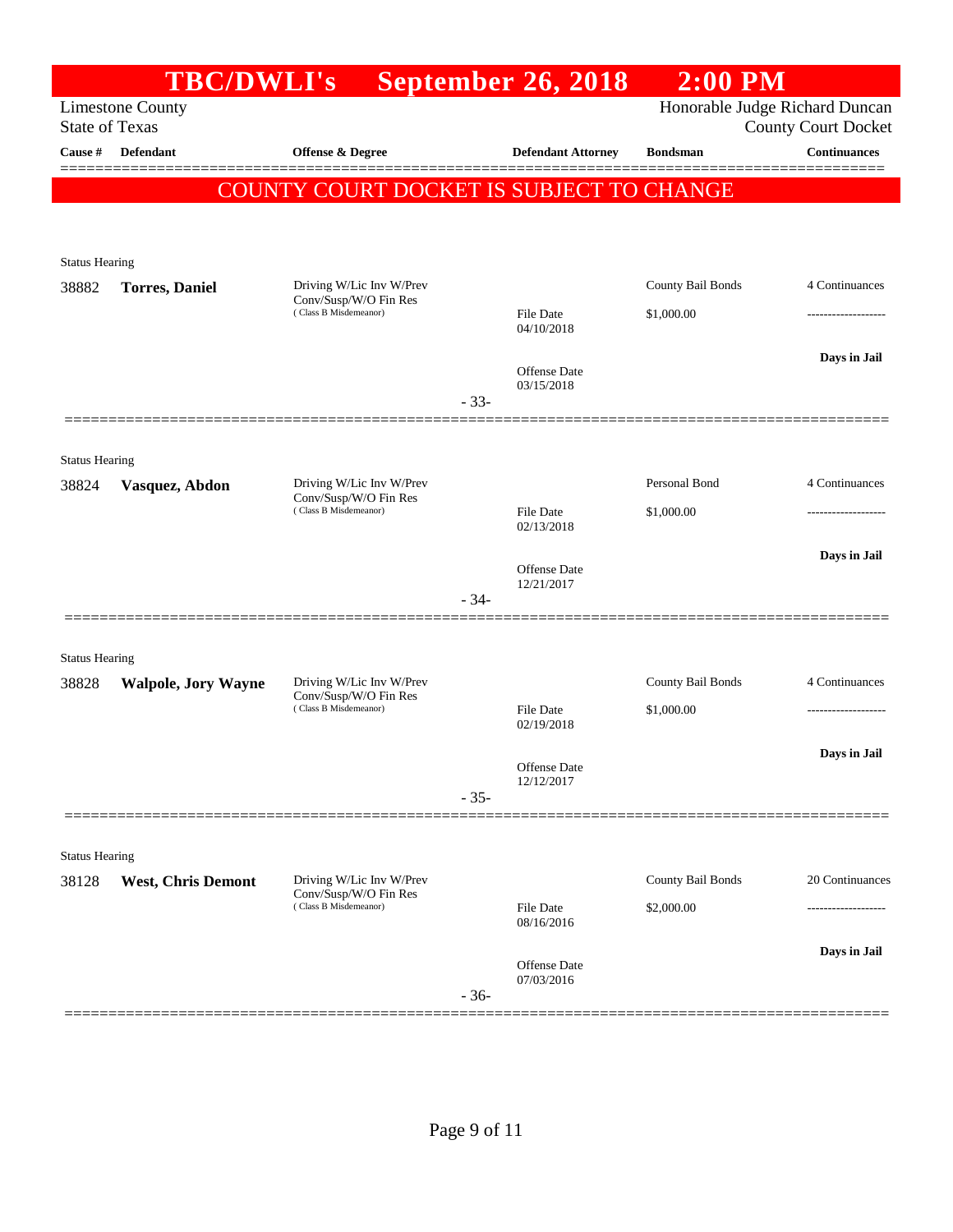|                         | <b>TBC/DWLI's</b>                       |                                                   | September 26, 2018                | $2:00$ PM           |                                                              |
|-------------------------|-----------------------------------------|---------------------------------------------------|-----------------------------------|---------------------|--------------------------------------------------------------|
| <b>State of Texas</b>   | <b>Limestone County</b>                 |                                                   |                                   |                     | Honorable Judge Richard Duncan<br><b>County Court Docket</b> |
| Cause #                 | <b>Defendant</b>                        | Offense & Degree                                  | <b>Defendant Attorney</b>         | <b>Bondsman</b>     | <b>Continuances</b>                                          |
|                         |                                         | COUNTY COURT DOCKET IS SUBJECT TO CHANGE          |                                   |                     |                                                              |
|                         |                                         |                                                   |                                   |                     |                                                              |
| <b>Status Hearing</b>   |                                         |                                                   |                                   |                     |                                                              |
| 38410                   | <b>West, Chris Demont</b>               | Driving W/Lic Inv W/Prev                          |                                   | Freebird Bail Bonds | 15 Continuances                                              |
|                         |                                         | Conv/Susp/W/O Fin Res<br>(Class B Misdemeanor)    | File Date<br>03/22/2017           | \$1,500.00          | .                                                            |
|                         |                                         | $-37-$                                            | <b>Offense</b> Date<br>02/12/2017 |                     | Days in Jail                                                 |
|                         |                                         |                                                   |                                   |                     |                                                              |
| Review Hearing          |                                         |                                                   |                                   |                     |                                                              |
| 38124                   | <b>Wimberly, Toryee</b><br><b>David</b> | Driving W/Lic Inv W/Prev<br>Conv/Susp/W/O Fin Res | Latray, Michelle J.               | Personal Bond       | 7 Continuances                                               |
|                         |                                         | (Class B Misdemeanor)                             | File Date<br>08/16/2016           | \$2,000.00          |                                                              |
|                         |                                         |                                                   | <b>Offense</b> Date<br>04/30/2016 |                     | Days in Jail                                                 |
|                         |                                         | $-38-$                                            |                                   |                     |                                                              |
| Review Hearing          |                                         |                                                   |                                   |                     |                                                              |
| 38274                   | <b>Wimberly, Toryee</b>                 | Bail Jumping And Fail To Appear                   | Latray, Michelle J.               | Personal Bond       | 7 Continuances                                               |
|                         | David                                   | (Class A Misdemeanor)                             | <b>File Date</b><br>12/02/2016    | \$1,000.00          |                                                              |
|                         |                                         |                                                   | Offense Date<br>11/22/2016        |                     | Days in Jail                                                 |
|                         |                                         | $-39-$                                            |                                   |                     |                                                              |
|                         |                                         |                                                   |                                   |                     |                                                              |
| Review Hearing<br>38405 | <b>Wimberly, Toryee</b><br>David        | Driving W/Lic Inv W/Prev<br>Conv/Susp/W/O Fin Res | Latray, Michelle J.               | Personal Bond       | 7 Continuances                                               |
|                         |                                         | (Class B Misdemeanor)                             | File Date<br>03/17/2017           | \$1,000.00          |                                                              |
|                         |                                         | $-40-$                                            | Offense Date<br>02/26/2017        |                     | Days in Jail                                                 |